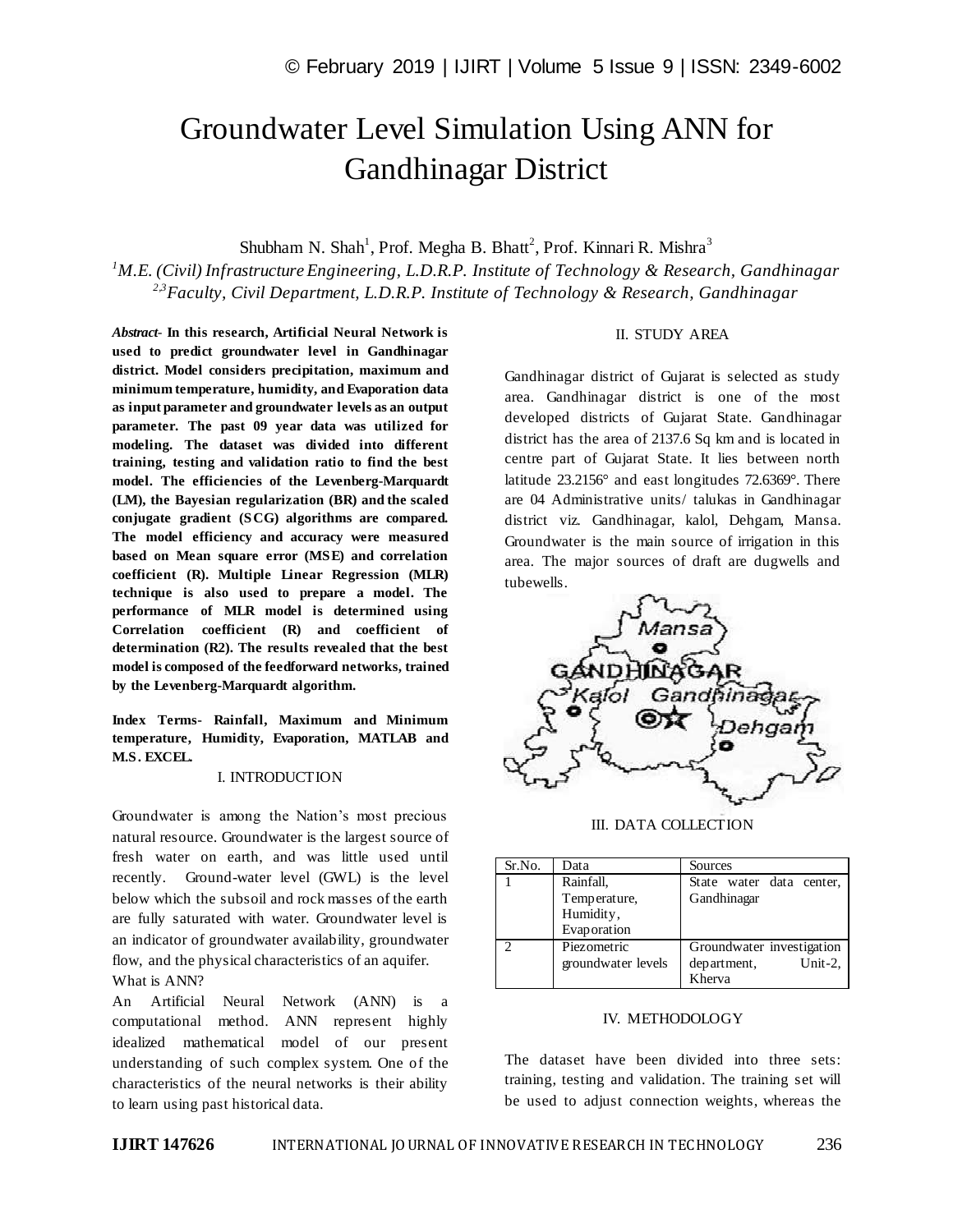testing set will be used to check the performance of the model at various stages training and to determine when to stop training to avoid over fitting. The validation set will be used to estimate the performance of trained network in the deployed environment. Rainfall/Precipitation, Maximum and Minimum Temperature, Humidity, Evaporation data can be used to develop the various Groundwater level prediction models. The data forms are available in the watershed and they will be divided into three sets: Training (60%), testing (20%), Validation (20%). Depending upon the required results this division can be varied such as 70%, 15%, 15% and 80%, 10%, 10%. Artificial neural network with one input layer, one output layer and one hidden layer is taken into consideration. For selection of appropriate network architecture with optimum numbers of hidden layer neuron, many trials have to be carried out. The different training algorithm such as Levenberg-Marquardt algorithm (LM), the Bayesian regularization (BR) and the scaled conjugate gradient (SCG) algorithm has also been used to train the model. Different trials involve variation in numbers of hidden layer neurons and in training algorithms. The performance of a model can be evaluated in terms of accuracy refers to the ability of the model to reduce calibration error consistency is used for representing the characteristics of the model whereby the level of accuracy and estimate of the parameters values persists through different samples of data. A versatile model is defined as the model which is accurate and consistent when used for different application.



### V. RESULT

•  $R$  – Values and MSE values [Training  $(60\%)$ , Testing (20%) and Validation (20%)]

| M odel     | Traini | Testi          | Validat | All                      | <b>MSE</b> |
|------------|--------|----------------|---------|--------------------------|------------|
| Architect  | ng     | ng             | ion     |                          | values     |
| ure        |        |                |         |                          |            |
| $M-1-5-8-$ | 0.380  | 0.291          | 0.4656  | 0.392                    | 0.0936     |
| 1          | 29     | 57             | 5       | $\overline{\mathcal{A}}$ | 74         |
| $M-1-5-9-$ | 0.531  | 0.157          | 0.4906  | 0.419                    | 0.0410     |
| 1          | 13     | 79             | 7       | 16                       | 36         |
| $M-1-5-$   | 0.115  | 0.540          | 0.1501  | 0.189                    | 0.1028     |
| $10-1$     | 98     | 87             |         | 04                       | 2          |
| $M-1-5-$   | 0.670  | $\overline{a}$ | 0.6816  | 0.537                    | 0.0428     |
| $11 - 1$   | 87     | 0.139          | 6       | 42                       | 67         |
|            |        | 77             |         |                          |            |
| $M-1-5-$   | 0.482  | 0.891          | 0.4055  | 0.556                    | 0.0631     |
| $12 - 1$   | 26     | 46             | 4       | 19                       | 3          |
| $M-1-5-$   | 0.606  | 0.574          | 0.5771  | 0.591                    | 0.0380     |
| $13-1$     | 58     | 58             |         | 72                       | 33         |

 R-values and MSE values [Training (70%), Testing (15%) and Validation (15%)]

| Model             | Traini | Testi          | Validat        | All            | <b>MSE</b> |
|-------------------|--------|----------------|----------------|----------------|------------|
| Architect         | ng     | ng             | ion            |                | values     |
| ure               |        |                |                |                |            |
| $M-2-5-8-$        | 0.3523 | 0.435          | 0.4570         | 0.392          | 0.0838     |
| 1                 | 8      | 02             | 7              | $\overline{4}$ | 59         |
| $M - 2 - 5 - 9 -$ | 0.2419 | 0.379          | 0.7237         | 0.379          | 0.0447     |
| 1                 | 5      | 39             |                | 09             | 39         |
| $M-2-5-$          | 0.0924 | 0.660          | 0.2386         | 0.189          | 0.0920     |
| $10-1$            | 93     | 9              | 2              | 04             | 64         |
| $M - 2 - 5 -$     | 0.7197 | $\overline{a}$ | 0.3696         | 0.571          | 0.0704     |
| $11 - 1$          | 8      | 0.226          | $\overline{4}$ | 2              | 87         |
|                   |        | 47             |                |                |            |
| $M - 2 - 5 -$     | 0.4547 | 0.898          | 0.6297         | 0.556          | 0.0528     |
| $12 - 1$          |        | 28             |                | 19             | 74         |
| $M - 2 - 5 -$     | 0.7756 | 0.263          | 0.5921         | 0.648          | 0.0416     |
| $13 - 1$          | 1      | 86             | 5              | 72             | 42         |

 R-values and MSE values [Training (80%), Testing (10%) and Validation (10%)]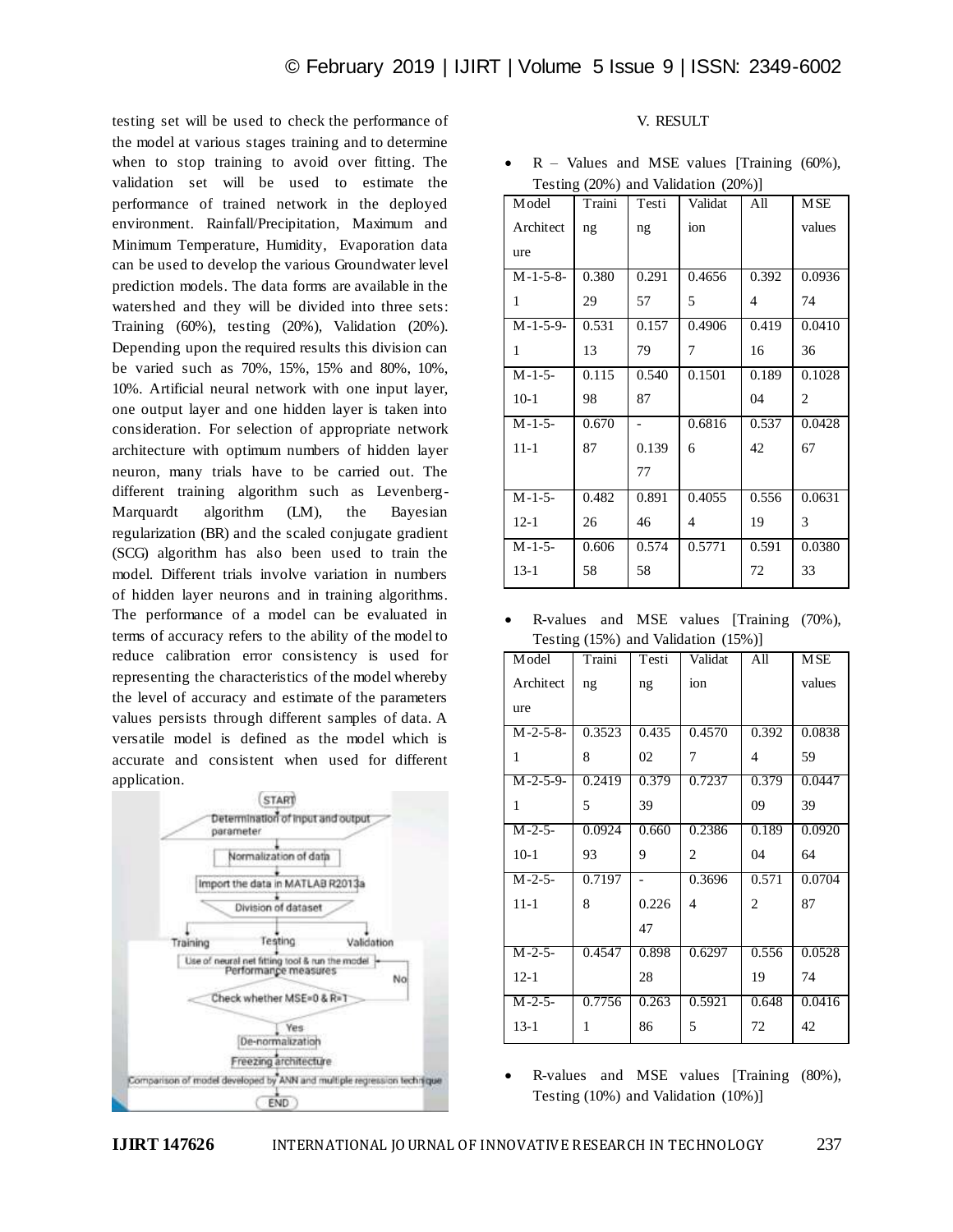| © February 2019   IJIRT   Volume 5 Issue 9   ISSN: 2349-6002 |  |  |  |
|--------------------------------------------------------------|--|--|--|
|--------------------------------------------------------------|--|--|--|

| M odel        | Traini | Testing | Vali  | All   | <b>MSE</b> |
|---------------|--------|---------|-------|-------|------------|
| Architec      | ng     |         | datio |       | values     |
| ture          |        |         | n     |       |            |
| $M - 3 - 5 -$ | 0.600  | 0.26149 | 0.68  | 0.580 | 0.0327     |
| 8-1           | 72     |         | 773   | 86    | 48         |
| $M - 3 - 5 -$ | 0.321  | 0.12117 | 0.79  | 0.379 | 0.0502     |
| $9-1$         | 17     |         | 283   | 09    | 16         |
| $M - 3 - 5 -$ | 0.694  | 0.18398 | 0.62  | 0.636 | 0.0351     |
| $10-1$        | 1      |         | 669   | 84    | 68         |
| $M - 3 - 5 -$ | 0.757  |         | 0.37  | 0.630 | 0.0553     |
| $11 - 1$      | 12     | 0.97379 | 48    | 53    | 76         |
| $M - 3 - 5 -$ | 0.464  | 0.88969 | 0.95  | 0.556 | 0.0038     |
| $12 - 1$      | 84     |         | 449   | 19    | 411        |
| $M - 3 - 5 -$ | 0.597  | 0.55721 | 0.65  | 0.591 | 0.0602     |
| $13-1$        | 94     |         | 326   | 72    | 8          |

 R-values and MSE values [Training (80%), Testing (10%) and Validation (10%)] trained with different algorithms

| Algor      | Model    | Trai | Testi | Valid | All  | <b>MSE</b> |
|------------|----------|------|-------|-------|------|------------|
| ithm       | Archit   | ning | ng    | ation |      | value      |
|            | ecture   |      |       |       |      | S          |
| LM         | $M3-5-$  | 0.75 |       | 0.374 | 0.63 | 0.053      |
|            | $11 - 1$ | 712  | 0.09  | 8     | 053  | 76         |
|            |          |      | 7379  |       |      |            |
| LM         | $M3-5-$  | 0.46 | 0.88  | 0.954 | 0.55 | 0.003      |
|            | $12 - 1$ | 484  | 969   | 49    | 619  | 8411       |
| <b>BR</b>  | $M3-5-$  | 0.49 |       | 0.293 | 0.37 | 0.022      |
|            | $11 - 1$ | 113  | 0.34  | 01    | 51   | 514        |
|            |          |      | 243   |       |      |            |
| <b>BR</b>  | $M3-5-$  | 0.40 | 0.88  | 0.800 | 0.48 | 0.015      |
|            | $12 - 1$ | 546  | 349   | 67    | 614  | 383        |
| SCG        | $M3-5-$  | 0.19 | 0.25  |       | 0.17 | 0.032      |
|            | $11 - 1$ | 044  | 672   | 0.258 | 708  | 048        |
|            |          |      |       | 84    |      |            |
| <b>SCG</b> | $M3-5-$  | 0.31 | 0.85  | 0.817 | 0.40 | 0.019      |
|            | $12 - 1$ | 282  | 222   | 29    | 164  | 589        |

- Regression and Mean square error graph
- Regression graph for M1-5-12-1



MSE chart for M1-5-12-1



Regression graph for M2-5-12-1



• MSE chart for M2-5-12-1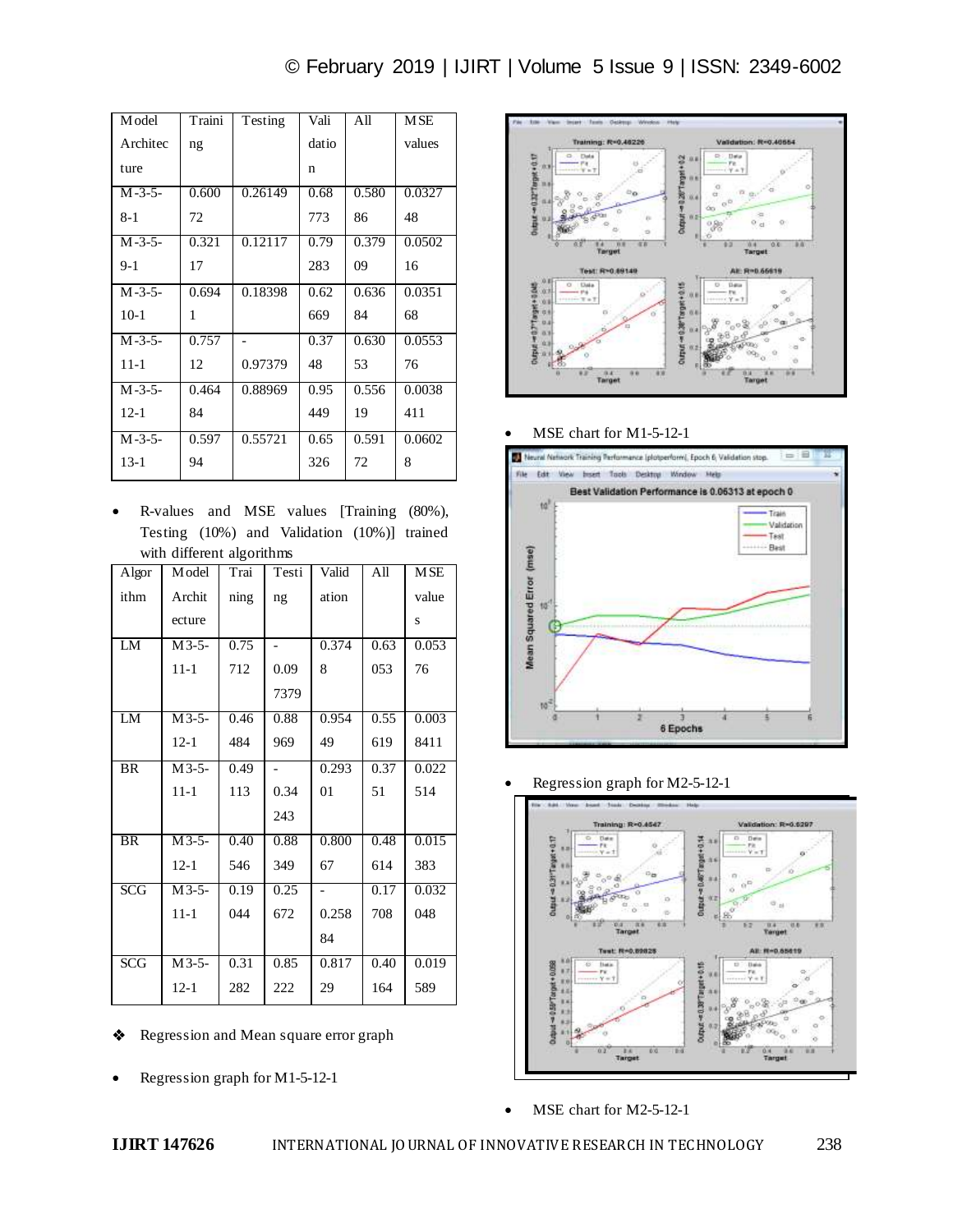

Regression graph for M3-5-12-1



MSE chart for M3-5-12-1



 MULTIPLE LINEAR REGRESSION (MLR) **MODEL** 

|  | Regression statistics of MLR model |  |  |  |
|--|------------------------------------|--|--|--|
|--|------------------------------------|--|--|--|

| Multiple R        | 0.435679093 |
|-------------------|-------------|
| R square          | 0.189816272 |
| Adjusted R square | 0.171234077 |
| Standard error    | 0.168084632 |
| Observations      | 224         |

Where , Multiple  $R =$  Gives correlation between dependent & independent variable,

 $R^2$  = coefficient of determination,

Adjusted  $R^2$  = used if more than one variable, Standard Error  $=$  Standard Error of the regression, Observations = Number of data used for regression.

## VI. DISCUSSION

- While carrying out analysis it is observed that Groundwater levels are very complex to predict and also the software i.e. MATLAB R2018a takes more time for training. In this problem, the algorithm has been modified so that data set can be divided into training, testing and validation as desired. The different training algorithm such as Levenberg-Marquardt algorithm (LM), the Bayesian regularization (BR), and the scaled conjugate gradient (SCG) algorithm has also been used to train the model. But the LM algorithm proved to be more accurate amongst other algorithm.
- The regression analysis carried out for MLR model shows that the correlation between input variables and the output variable is 0.435679093 which is very poor.

#### VII.CONCLUSION

In this study, it is observed that Artificial Neural Networks (ANN) performs better than Multiple Linear Regression (MLR) technique for simulating groundwater levels. The most suitable model architecture for this study is proved to be M3-5-12-1 trained with Levenberg-Marquardt (LM) algorithm. From the results obtained it can also be observed that LM algorithm is more appropriate for this problem. In general, the result of this study observes that